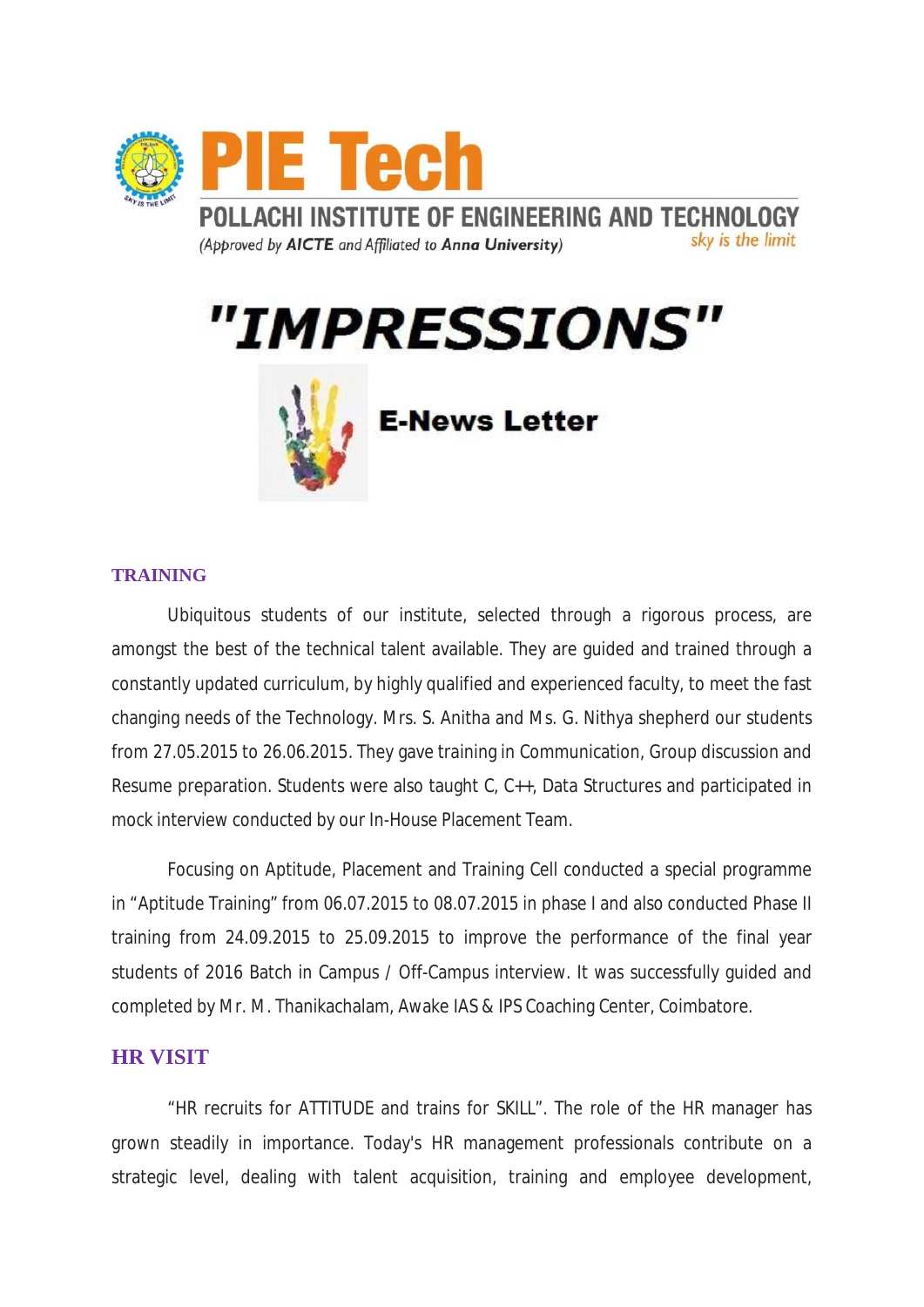employment law. Our Institution maintains strong relationship with industry and alumni and they are regularly invited to Programmes.

Mr. Karthick Subramanian, HR, Exterro R&D Pvt Ltd, Tidel Park, Coimbatore was welcomed by our first year budding engineers on 29.06.2015.

On 11.07.2015 was Mr. Thimothy Samson, HR Head, South Zone, Tech Mahindra. He explained our students about how to crack the interviews and also suggested some ideas.

Mr. Vijayan Rajkumar, HR General Manager from CADeploy Engineering Pvt Ltd, Hyderabad, visited our Institution on 29.08.15 and addressed our Civil Engineering students and shared his experience about the recruitment process and explained about the expectations of forth coming world engineers.

## **SIGNING OF MOU**

In the increasing complex working environment the services of a competent Human Resource professional is highly valuable. Thriving organizations manage their employee to utilize their most important resource. We began by signing MoU between Pollachi Institute of Engineering and Technology & Federation of All Civil Engineers Associations of Tamilnadu and Pondicherry (FACEAT&P) on 02.09.2015.

## **ON CAMPUS**

Services' pertaining to life after college becomes very important. One such service commonly available through most college career centers is On-Campus recruitment, in which recruiters from various companies visits our campus to interview and possibly hire new grads.

The Placement Cell works towards placing the Senior Batch for the Placements. It also works towards placing the Junior Batch for their Internships with Tire-I Organizations.

Additional activities included –

• Live Projects opportunities for students in various MNC's.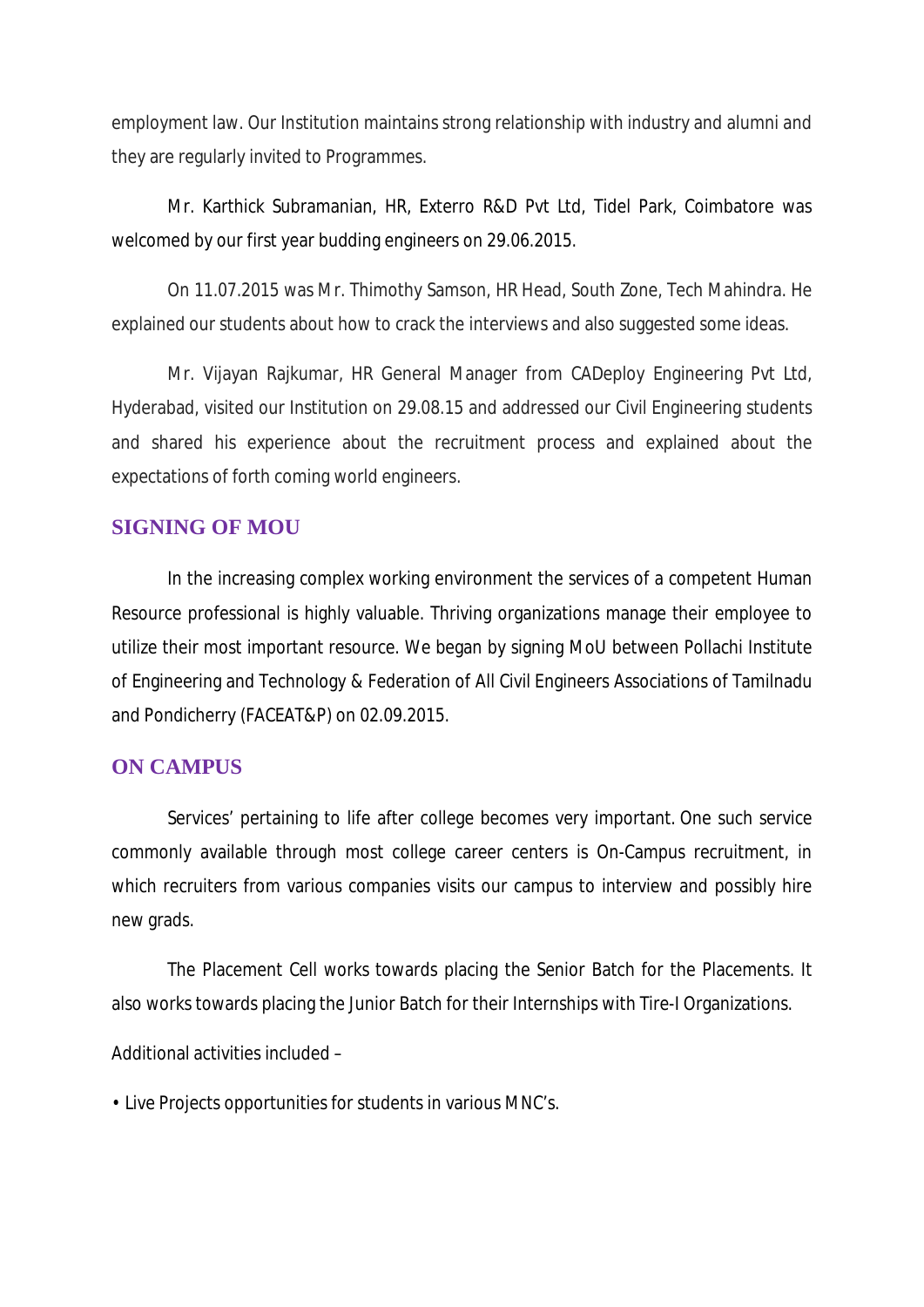• Corporate Visits and Placement Brochure Presentations are done to schedule meetings with corporate in each locality to strengthen the corporate relations and discuss about Placements for the current year.

The following are the various recruiters who came over here and hired most of our final year engineering students.

- v "ODESSA TECHNOLOGIES", Bangalore visited on 30.07.2015 and hired a student from ECE department with package of 3.8 lakhs/annum.
- v "ACCURATE STEEL FORGING", Chennai visited on 29.09.2015 and hired 15 Mechanical Engineering students with CTC of 1.8 lakhs/annum.
- v "GEMINI COMMUNICATION LIMITED", Chennai visited on 15.10.2015 and recruited 7 students from EEE, 4 students from ECE and 1 student from CSE with CTC of 1.8 lakhs/annum.
- v "VELAN INFO SERVICES", Coimbatore visited on 17.10.2015 and hired 7 CSE students, 2 ECE students and 1 EEE student with CTC of 1.5 lakhs/annum.
- v "CADEPLOY", Hyderabad visited on 27.10.2015 and hired a civil Engineering Student with CTC of 1.8 lakhs/annum.
- v "DATA PATTERNS", Chennai visited on 27.10.2015. The results are yet to be announced.
- v "COROMANDEL ELECTRONICS", Chennai visited on 29.12.2015 and hired 7 students from ECE and 4 students from EEE with CTC of 1.8 lakhs/annum.
- v "KGiSL", Coimbatore visited on 07.01.2016 and hired a student from ECE with CTC of 1.2 lakhs/annum.
- v 2 students from ECE department got placed in CTS on 02.02.2016 with CTC of 3.8 lakhs/annum.
- v 2 students from CSE got placed in "SERVION GLOBAL COMMUNICATION" on 15.02.2016 with CTC of 2.8 lakhs/annum.
- v "SKAVA", Coimbatore visited on 16.02.2016 and results are expected soon.
- v "VENTURE LIGHTING", Coimbatore visited on 20.02.2016 and hired 4 students from Mechanical and 2 students from EEE with CTC of 1.4 lakhs/annum.